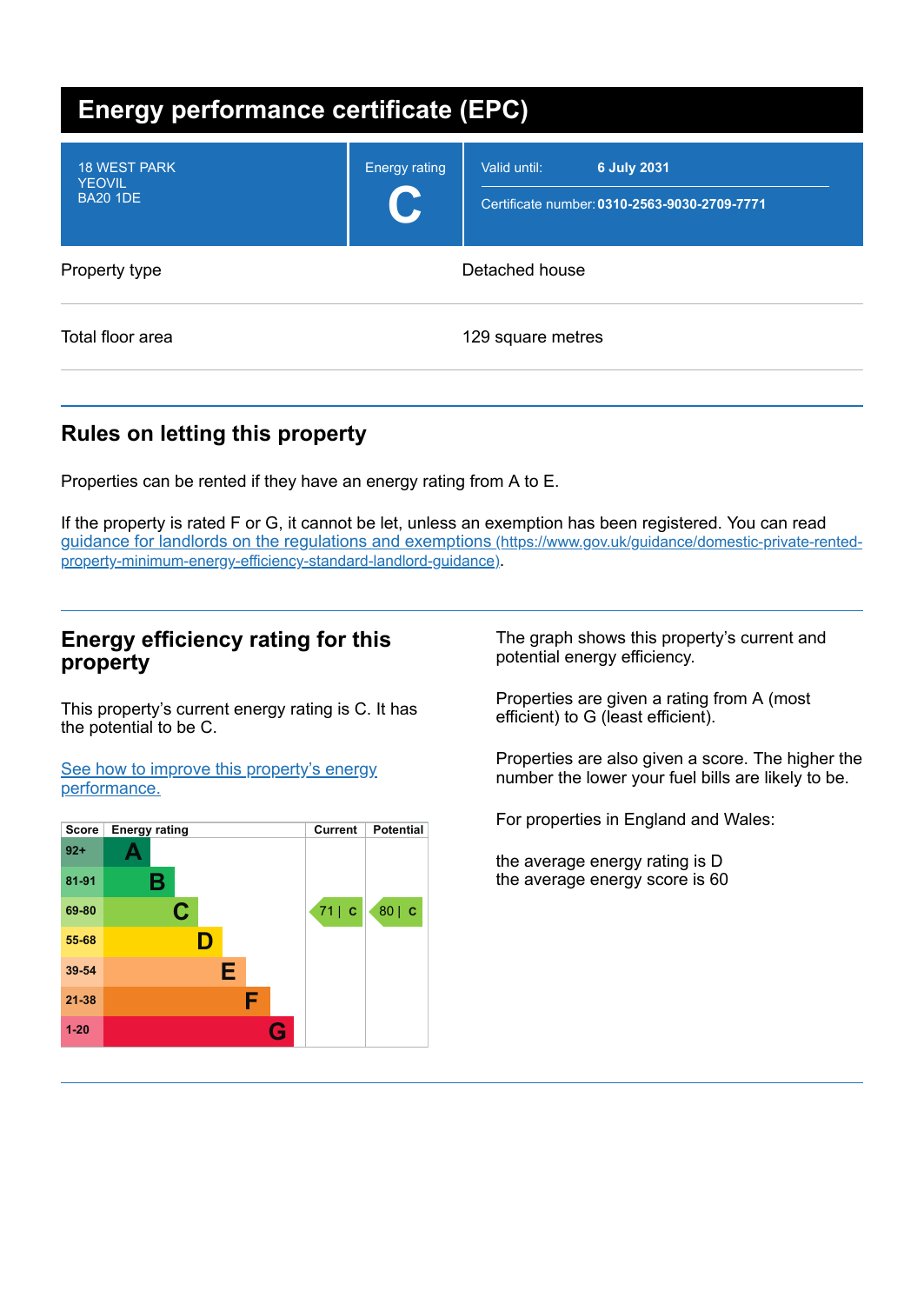## **Breakdown of property's energy performance**

This section shows the energy performance for features of this property. The assessment does not consider the condition of a feature and how well it is working.

Each feature is assessed as one of the following:

- very good (most efficient)
- good
- average
- poor
- very poor (least efficient)

When the description says "assumed", it means that the feature could not be inspected and an assumption has been made based on the property's age and type.

| <b>Feature</b>       | <b>Description</b>                          | Rating    |
|----------------------|---------------------------------------------|-----------|
| Wall                 | Cavity wall, filled cavity                  | Average   |
| Roof                 | Pitched, 250 mm loft insulation             | Good      |
| Window               | Fully double glazed                         | Average   |
| Main heating         | Boiler and radiators, mains gas             | Good      |
| Main heating control | Programmer, room thermostat and TRVs        | Good      |
| Hot water            | From main system                            | Good      |
| Lighting             | Low energy lighting in 80% of fixed outlets | Very good |
| Floor                | Solid, no insulation (assumed)              | N/A       |
| Secondary heating    | None                                        | N/A       |

### **Primary energy use**

The primary energy use for this property per year is 181 kilowatt hours per square metre (kWh/m2).

| <b>Environmental impact of this</b><br>property<br>One of the biggest contributors to climate<br>change is carbon dioxide (CO2). The energy<br>used for heating, lighting and power in our<br>homes produces over a quarter of the UK's CO2<br>emissions. |                             | This property's potential<br>production                                                                                                                                                  | 2.8 tonnes of CO2 |
|-----------------------------------------------------------------------------------------------------------------------------------------------------------------------------------------------------------------------------------------------------------|-----------------------------|------------------------------------------------------------------------------------------------------------------------------------------------------------------------------------------|-------------------|
|                                                                                                                                                                                                                                                           |                             | By making the recommended changes, you<br>could reduce this property's CO2 emissions by<br>1.3 tonnes per year. This will help to protect the<br>environment.                            |                   |
| An average household<br>produces                                                                                                                                                                                                                          | 6 tonnes of CO <sub>2</sub> | Environmental impact ratings are based on<br>assumptions about average occupancy and<br>energy use. They may not reflect how energy is<br>consumed by the people living at the property. |                   |
| This property produces                                                                                                                                                                                                                                    | 4.1 tonnes of CO2           |                                                                                                                                                                                          |                   |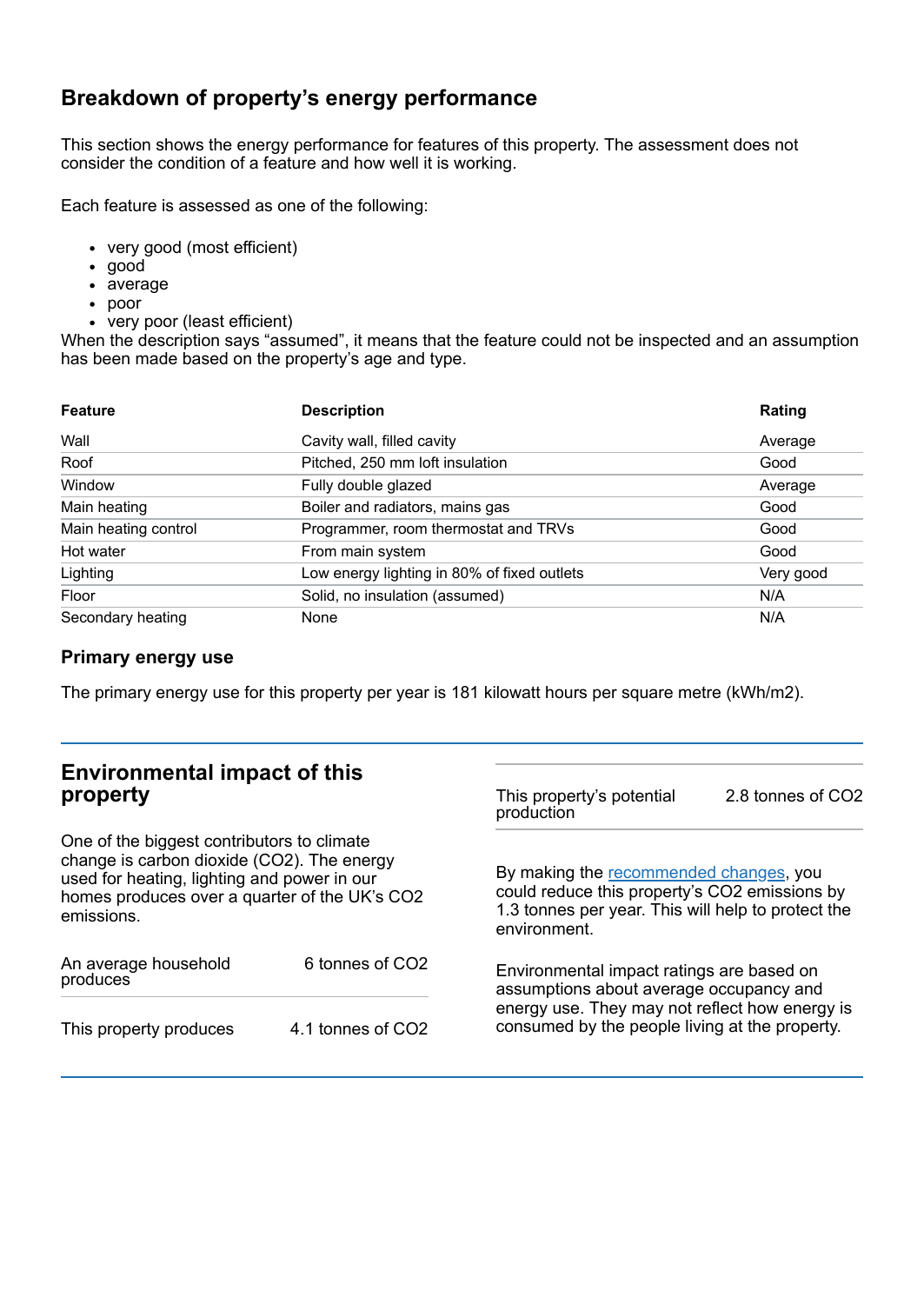# <span id="page-2-0"></span>**How to improve this property's energy performance**

Making any of the recommended changes will improve this property's energy efficiency.

If you make all of the recommended changes, this will improve the property's energy rating and score from C (71) to C (80).

| <b>Recommendation</b>        | <b>Typical installation cost</b> | <b>Typical yearly saving</b> |
|------------------------------|----------------------------------|------------------------------|
| 1. Solar water heating       | £4.000 - £6.000                  | £44                          |
| 2. Solar photovoltaic panels | £3.500 - £5.500                  | £367                         |

#### **Paying for energy improvements**

Find energy grants and ways to save energy in your home. [\(https://www.gov.uk/improve-energy-efficiency\)](https://www.gov.uk/improve-energy-efficiency)

| <b>Estimated energy use and</b><br>potential savings |      | Estimated energy used to heat this property |                    |
|------------------------------------------------------|------|---------------------------------------------|--------------------|
|                                                      |      | Space heating                               | 12553 kWh per year |
| Estimated yearly energy<br>cost for this property    | £881 |                                             |                    |
| Potential saving                                     | £44  | Water heating                               | 2957 kWh per year  |

The estimated cost shows how much the average household would spend in this property for heating, lighting and hot water. It is not based on how energy is used by the people living at the property.

The estimated saving is based on making all of the [recommendations](#page-2-0) in how to improve this property's energy performance.

For advice on how to reduce your energy bills visit Simple Energy Advice [\(https://www.simpleenergyadvice.org.uk/\)](https://www.simpleenergyadvice.org.uk/).

#### **Heating use in this property**

Heating a property usually makes up the majority of energy costs.

#### **Potential energy savings by installing insulation**

The assessor did not find any opportunities to save energy by installing insulation in this property.

You might be able to receive Renewable Heat Incentive payments [\(https://www.gov.uk/domestic](https://www.gov.uk/domestic-renewable-heat-incentive)renewable-heat-incentive). This will help to reduce carbon emissions by replacing your existing heating system with one that generates renewable heat. The estimated energy required for space and water heating will form the basis of the payments.